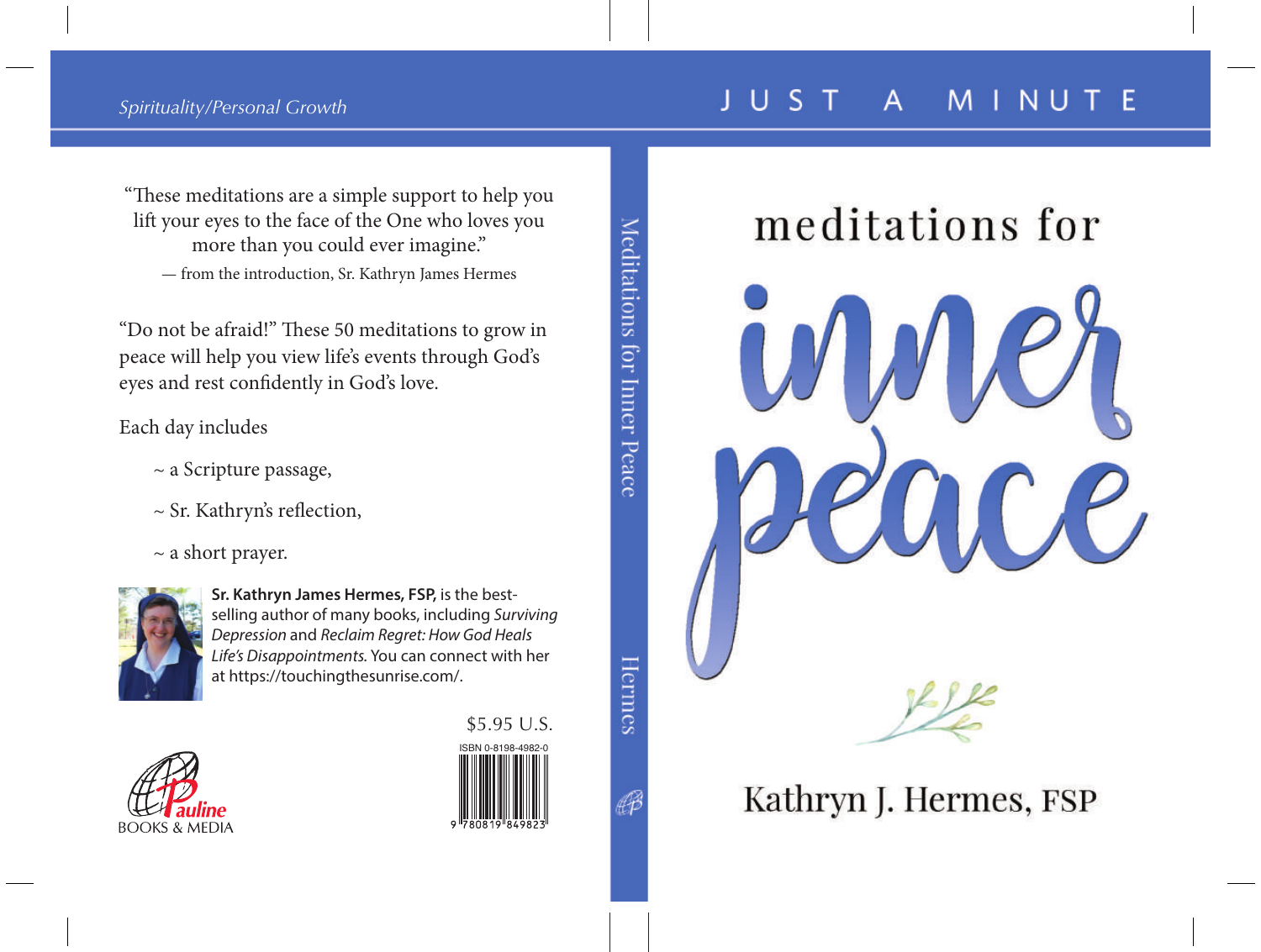# Meditations for Inner Peace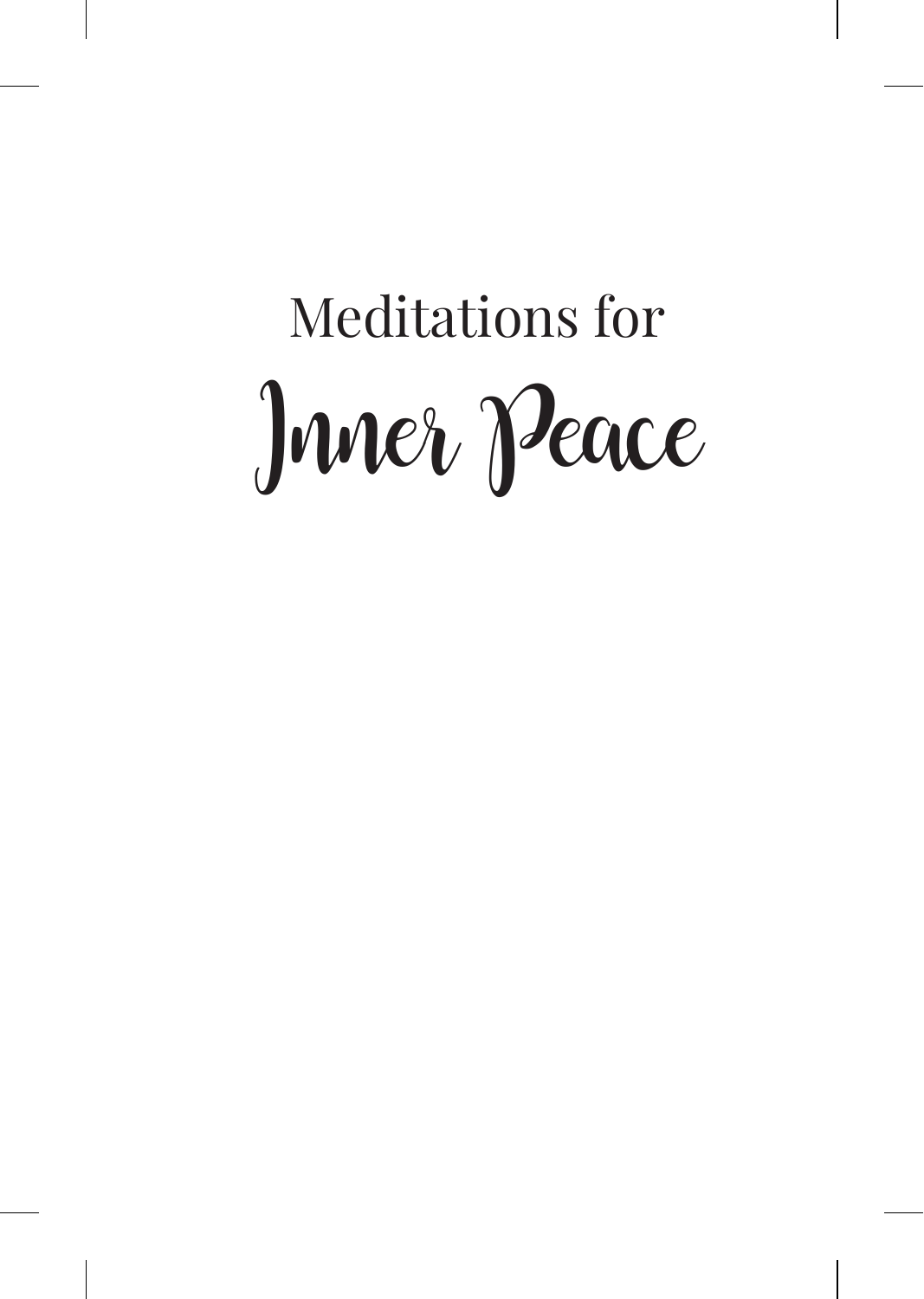#### JUST A MINUTE

# Meditations for Inner Peace

#### By Kathryn J. Hermes, FSP

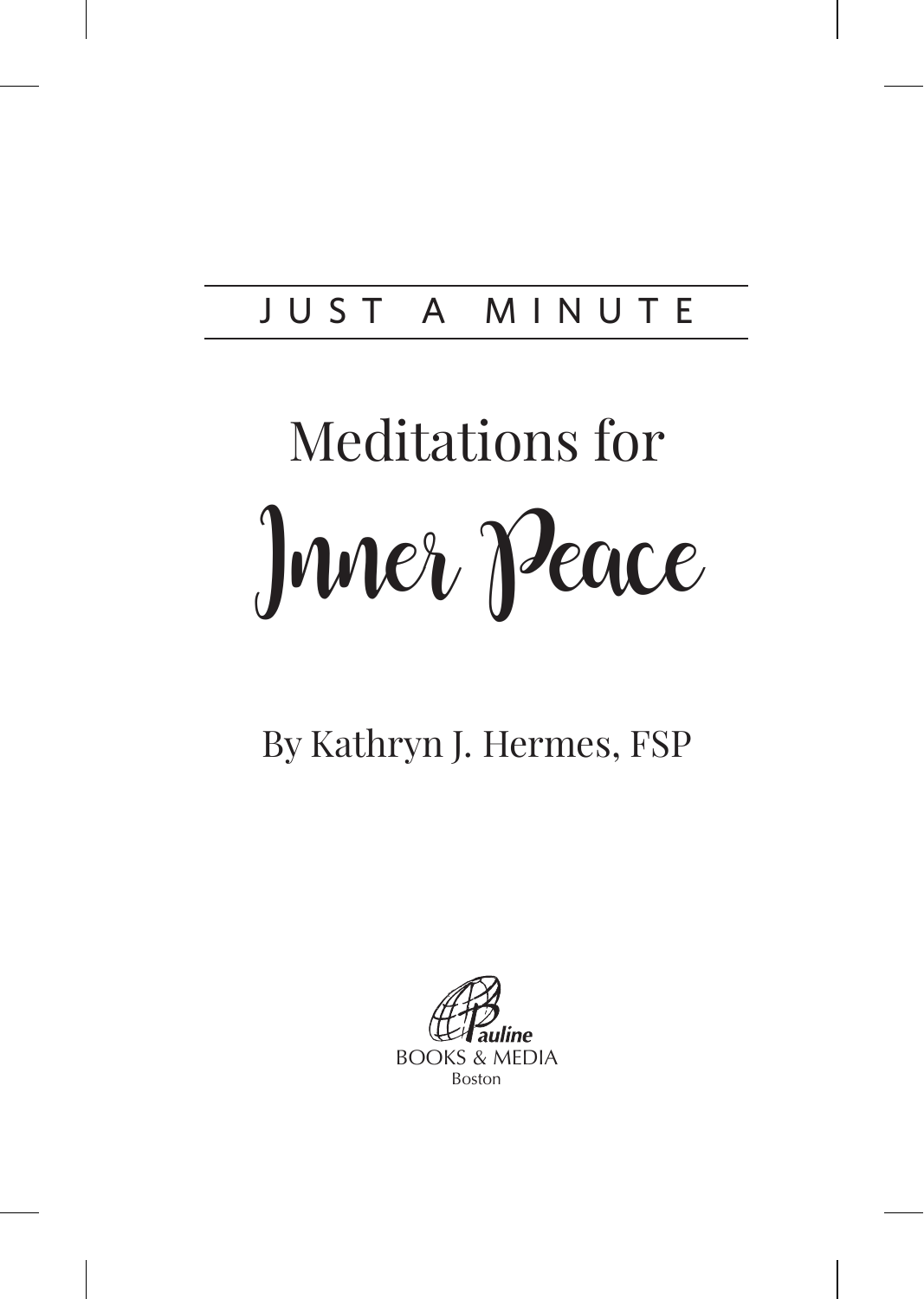Library of Congress Cataloging-in-Publication Data

Names: Hermes, Kathryn, author.

Title: Meditations for inner peace / by Kathryn J. Hermes, FSP.

Description: Boston, MA : Pauline Books & Media, 2018. | "This book has been excerpted from Cherished by the Lord (Pauline Books & Media, 2012)."

Identifiers: LCCN 2018021773| ISBN 9780819849823 (pbk.) | ISBN 0819849820

Subjects: LCSH: Bible--Meditations.

Classification: LCC BS491.5 .H46 2018 | DDC 242/.2--dc23

LC record available at https://lccn.loc.gov/2018021773

Unless otherwise noted, the Scripture quotations contained herein are from the *New Revised Standard Version Bible: Catholic Edition,* copyright © 1989, 1993, Division of Christian Education of the National Council of the Churches of Christ in the United States of America. Used by permission. All rights reserved.

Other Scripture texts in this work are taken from the *New American Bible, Revised Edition* © 2010, 1991, 1986, 1970, Confraternity of Christian Doctrine, Washington, D.C., and are used by permission of the copyright owner. All Rights Reserved. No part of the *New American Bible* may be reproduced in any form without permission in writing from the copyright owner.

This book has been excerpted from *Cherished by the Lord* (Pauline Books & Media, 2012).

Cover design by Rosana Usselmann

All rights reserved. No part of this book may be reproduced or transmitted in any form or by any means, electronic or mechanical, including photocopying, recording, or by any information storage and retrieval system, without permission in writing from the publisher.

"P" and PAULINE are registered trademarks of the Daughters of St. Paul.

Copyright © 2018, Daughters of St. Paul

Published by Pauline Books & Media, 50 Saint Pauls Avenue, Boston, MA 02130-3491. www.pauline.org

Printed in the U.S.A.

Pauline Books & Media is the publishing house of the Daughters of St. Paul, an international congregation of women religious serving the Church with the communications media.

1 2 3 4 5 6 7 8 9 22 21 20 19 18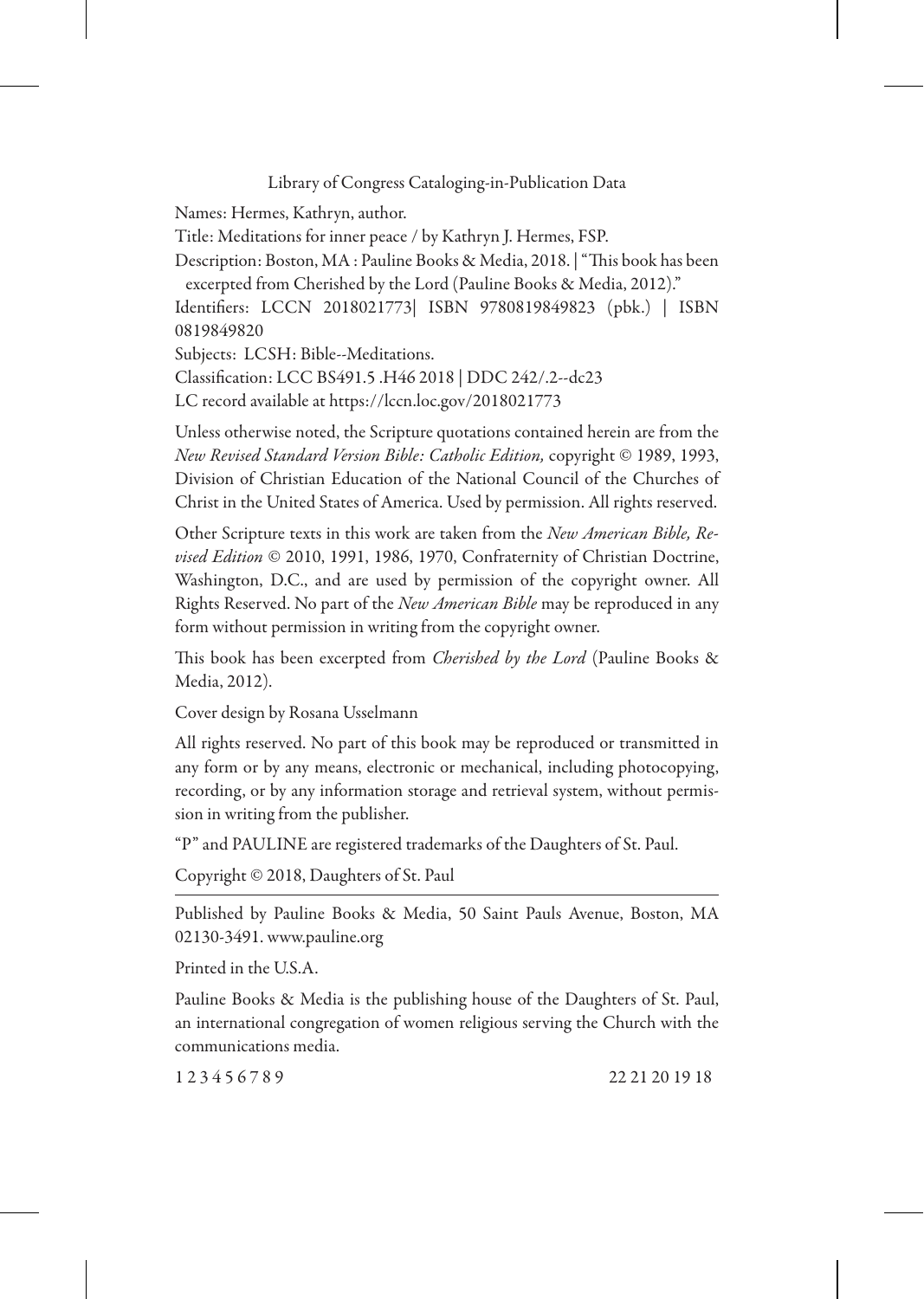### Introduction

Has anyone ever smiled at you so radiantly that you felt they were saying, "I'm *delighted* you are here!"? At least once in a lifetime we each should receive that gift! When someone says to us that they are glad we exist, our heart leaps and we feel at home. Because we rarely receive the message that such a smile brings, we suffer. We conclude that no one really wants us as a friend or considers us of value. Life's trials, temptations, and tragedies threaten to rob us of our inner peace and to drown us in darkness.

God has smiled upon us since creation. These meditations are a simple support to help you lift your eyes to the face of the One who loves you more than you could ever imagine. As you pray with them day after day, you will discover how God wants you to be content, as content as a baby in its mother's arms. Each meditation is carefully chosen to amaze you with what God has done for you in his gracious and marvelous act of redemption.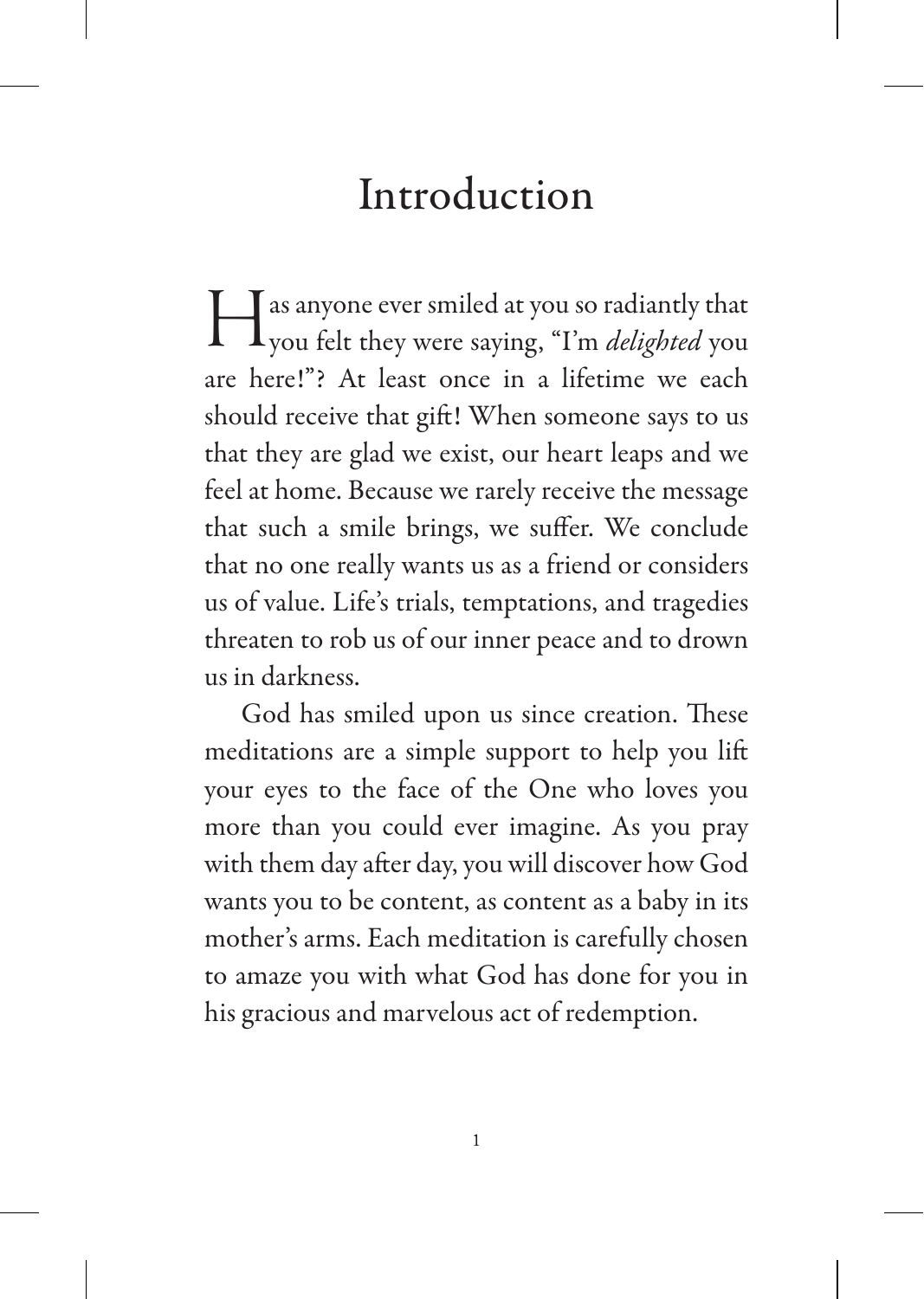So here is an easy method of reading these meditations that I use. It will unlock in your heart the courage to believe in God's desire to save and bless you in all things:

- 1. God will lead you to be interested in certain meditations. Go wherever God leads you. You don't have to read these in order unless you'd like to.
- 2. Before you read, stop and remember a moment when someone delighted in having you around. Tell God how grateful you are for that gift of love.
- 3. Begin to read the meditation. Relish what you read. Notice the words and phrases that seem to light a fire that warms your heart. Enjoy the safety and beauty of that moment.
- 4. Talk to God about what is burdening you right now. Then reread the words of Scripture in the meditation, hearing them as if God were speaking to you by name. Even place your name right in the passage and imagine God speaking these words to you directly. Notice what it is like and tell God how grateful you are.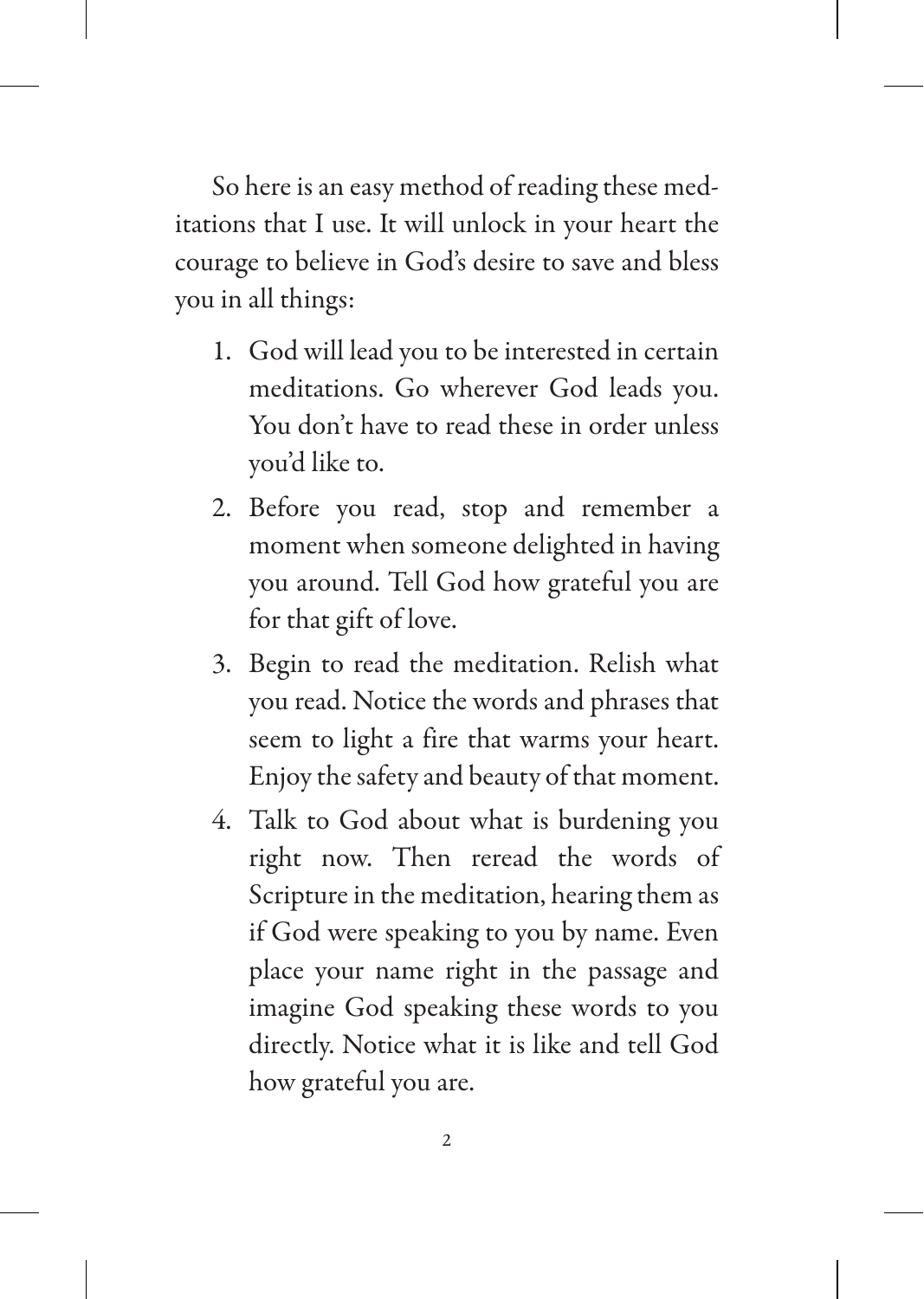My desire for you is that you will bask in God's gaze as it rests upon you, that you will find calm and quiet for your soul, and will be content as a small child to sleep in his care for you.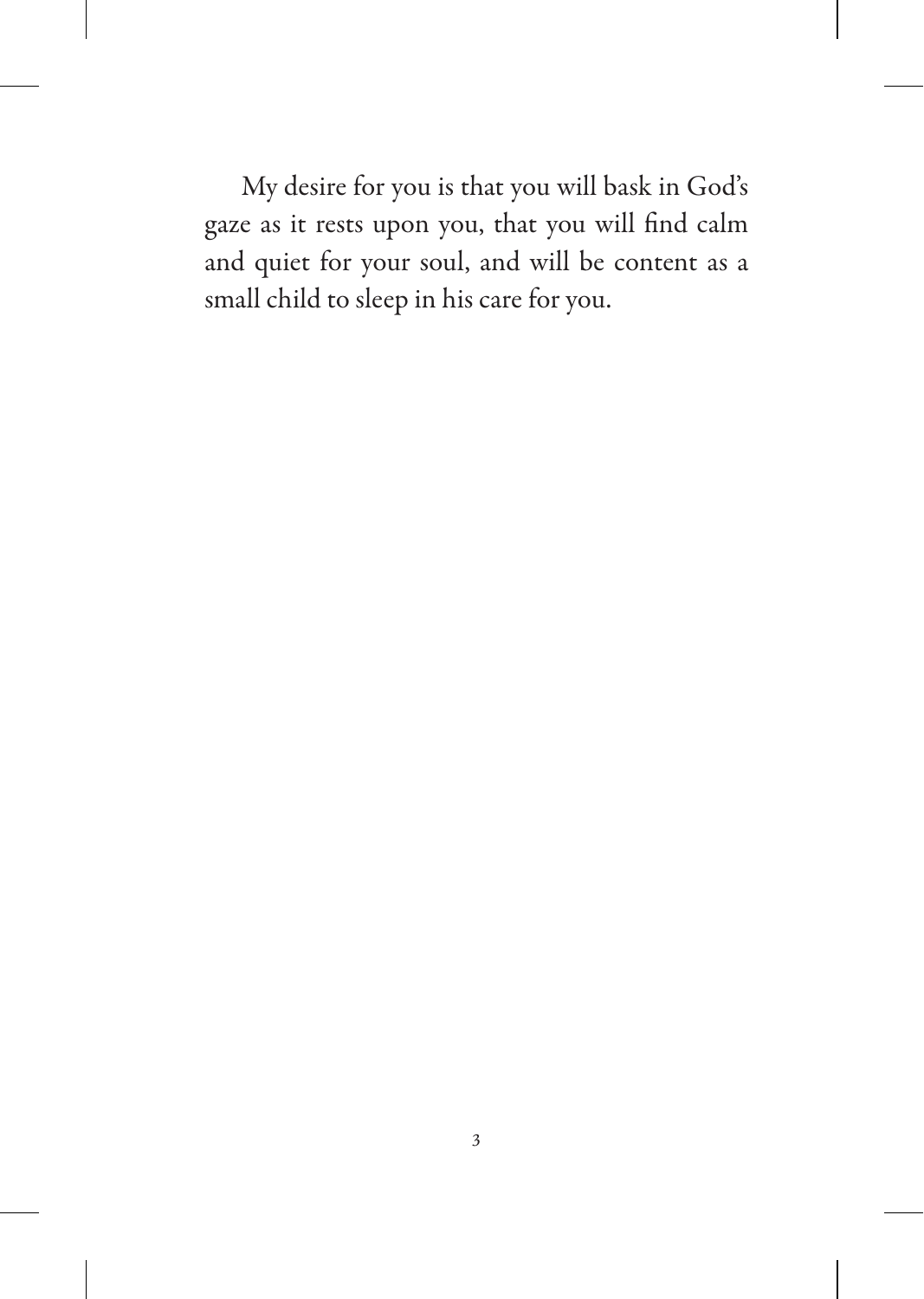### Do Not Be Troubled

"Do not let your hearts be troubled. Believe in God, believe also in me. In my Father's house there are many dwelling places. If it were not so, would I have told you that I go to prepare a place for you? And if I go and prepare a place for you, I will come again and will take you to myself, so that where I am, there you may be also. And you know the way to the place where I am going." Thomas said to him, "Lord, we do not know where you are going. How can we know the way?" Jesus said to him, "I am the way, and the truth, and the life."

Jn 14:1–6

Divine revelation manifests God's glory. Jesus discloses to us the Father's glory and we are entranced by what we see: his goodness, his wisdom, his healing love. When we enter into the story of Jesus, it absorbs us and we come to know the God who is love revealed in Jesus his Son. The Holy

 $\overline{\phantom{a}}$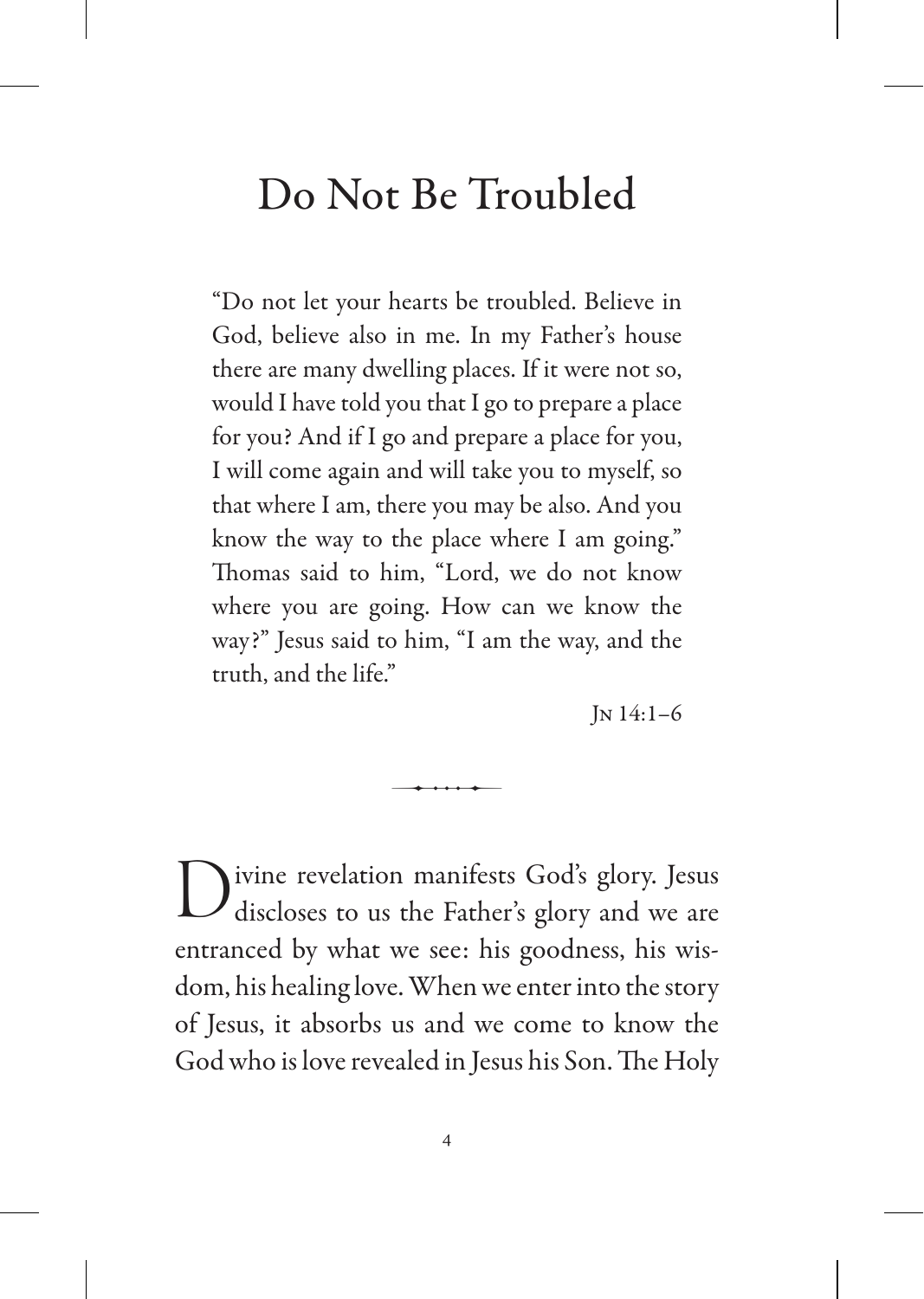Spirit, sent by Jesus, blows through salvation history, making the life, death, and resurrection of Jesus alive in each age of the Church. Through the Spirit, Jesus reveals to each of us today the utter truth of God's glory. In doing so he reveals to us our own glory. He is the way to become good, as God is good, not through our own efforts but because God sent his Son to do what we could not. Jesus alone can stand before God as good, because he became flesh and died for us. Incorporated into Jesus through Baptism, we become sons and daughters of the Father, fountain of life and love. In and through Jesus, we stand before the Father as good.

*Jesus, Master, Way, Truth, and Life, draw my heart to the true, the good, and the beautiful, that I might be taken up into the greatness of your Father's plan which wildly exceeds all I could dream or imagine.*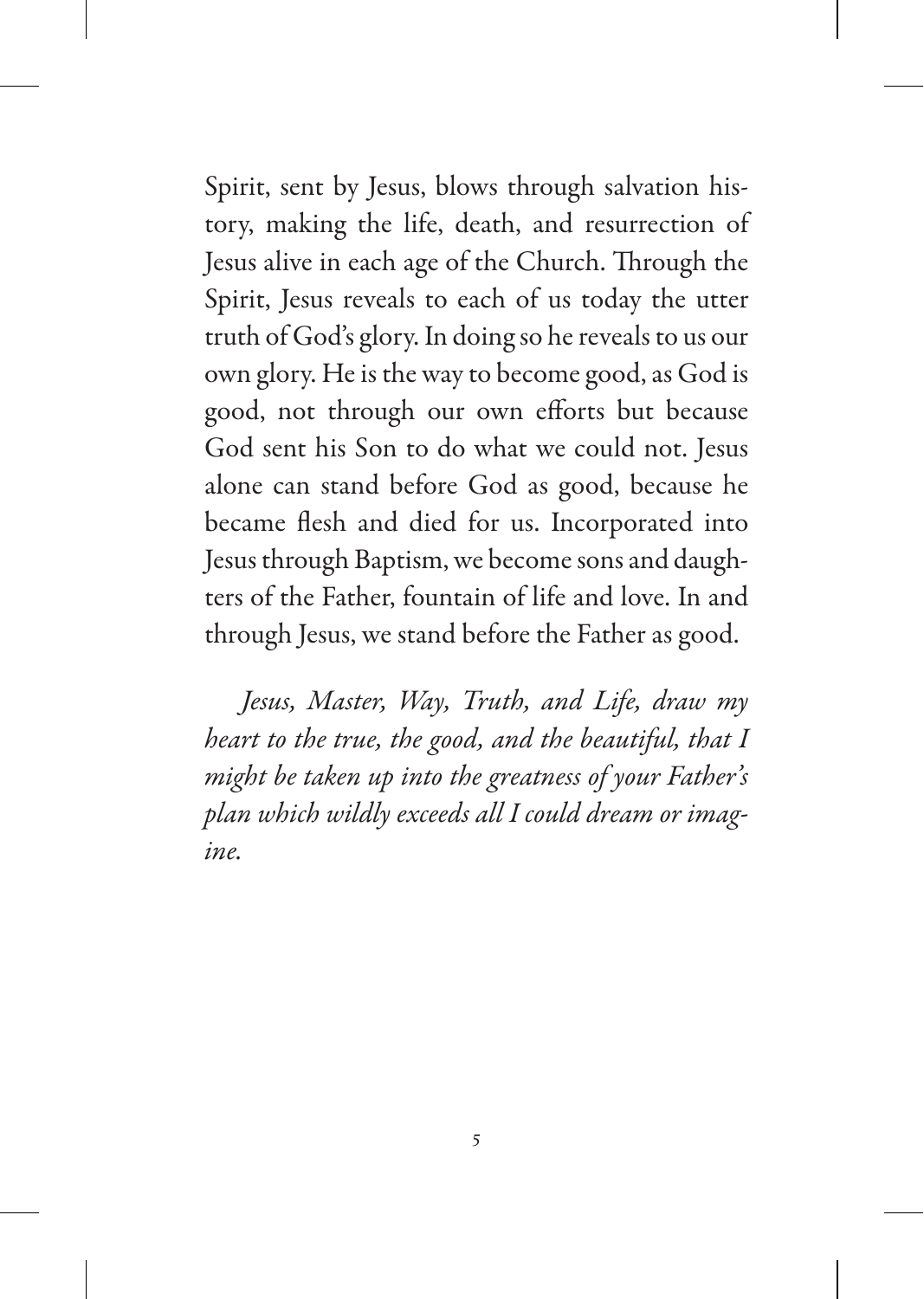#### An Extraordinary Mercy

Sing to the LORD a new song, his praise in the assembly of the faithful. Let Israel be glad in its maker, the people of Zion rejoice in their king. Let them praise his name in dance, make music with tambourine and lyre. For the LORD takes delight in his people, honors the poor with victory.

Ps 149:1–4 (NABRE)

God loves us as if we were the center of his uni-<br>Verse! We who have died and risen with Christ, we in whom the Son abides, we for whom Jesus answered to his Father with his life and with his death—we are the object of God's delight. We are chosen by God. Jesus spent his thirty-three years of life serving our needs with his own hands, wiping up our mess with his own blood, opening our future with his own death. God makes the impossible, possible; the unbelievable, reality.

 $\overline{\phantom{a}}$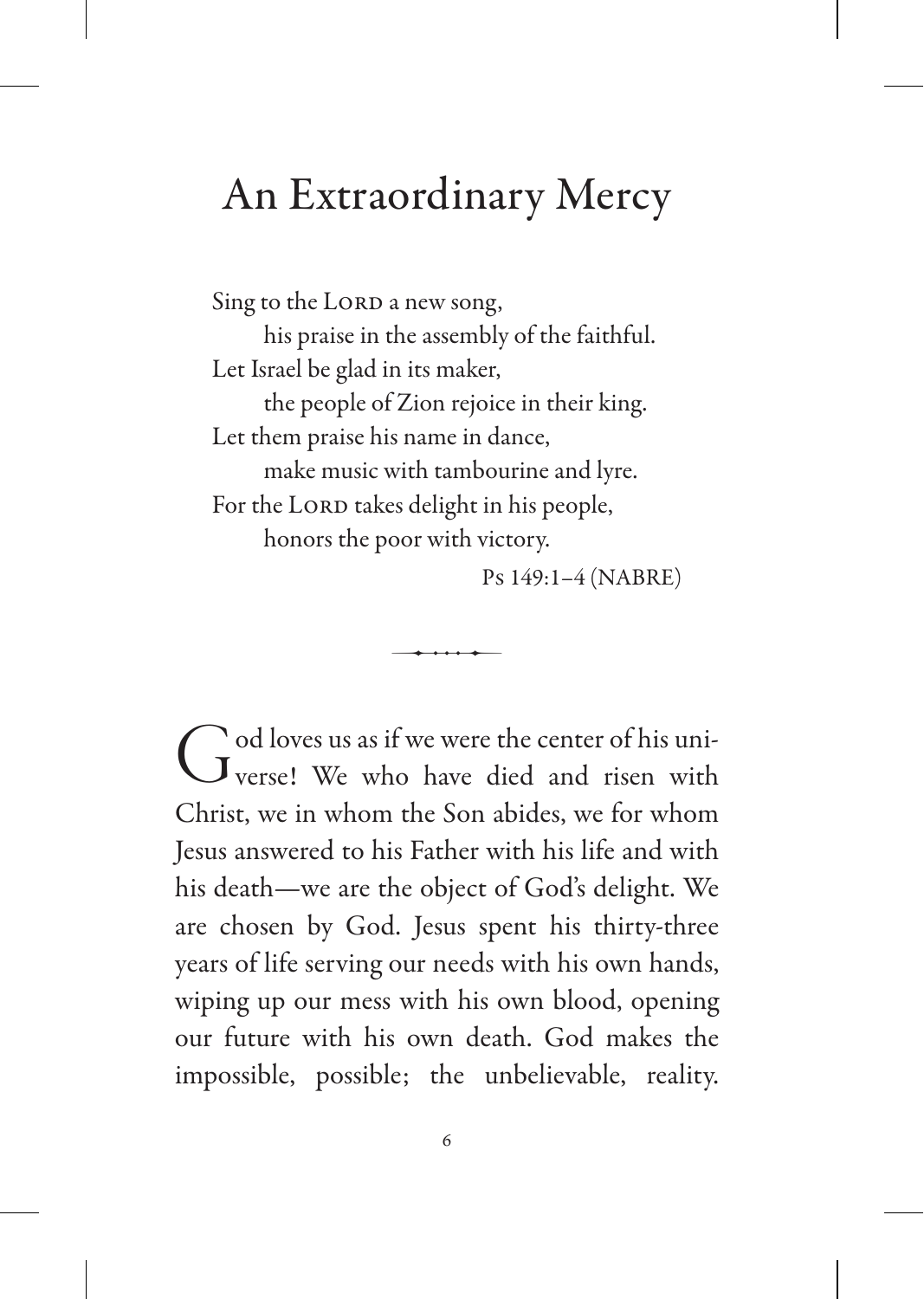What is unlovable will melt in his hands. What is ostentatious will thrill to be a cascade of lilies in a blooming field, clothed only with the brilliance God gives them. What is afraid will stand with the certainty of the resurrection. We shy away from grandeur and expectations, but we are drawn with confidence by this extraordinary mercy that will delight us eternally.

*O Love! You wash my feet and tend to my vulnerability every day! Give me eyes to see you.*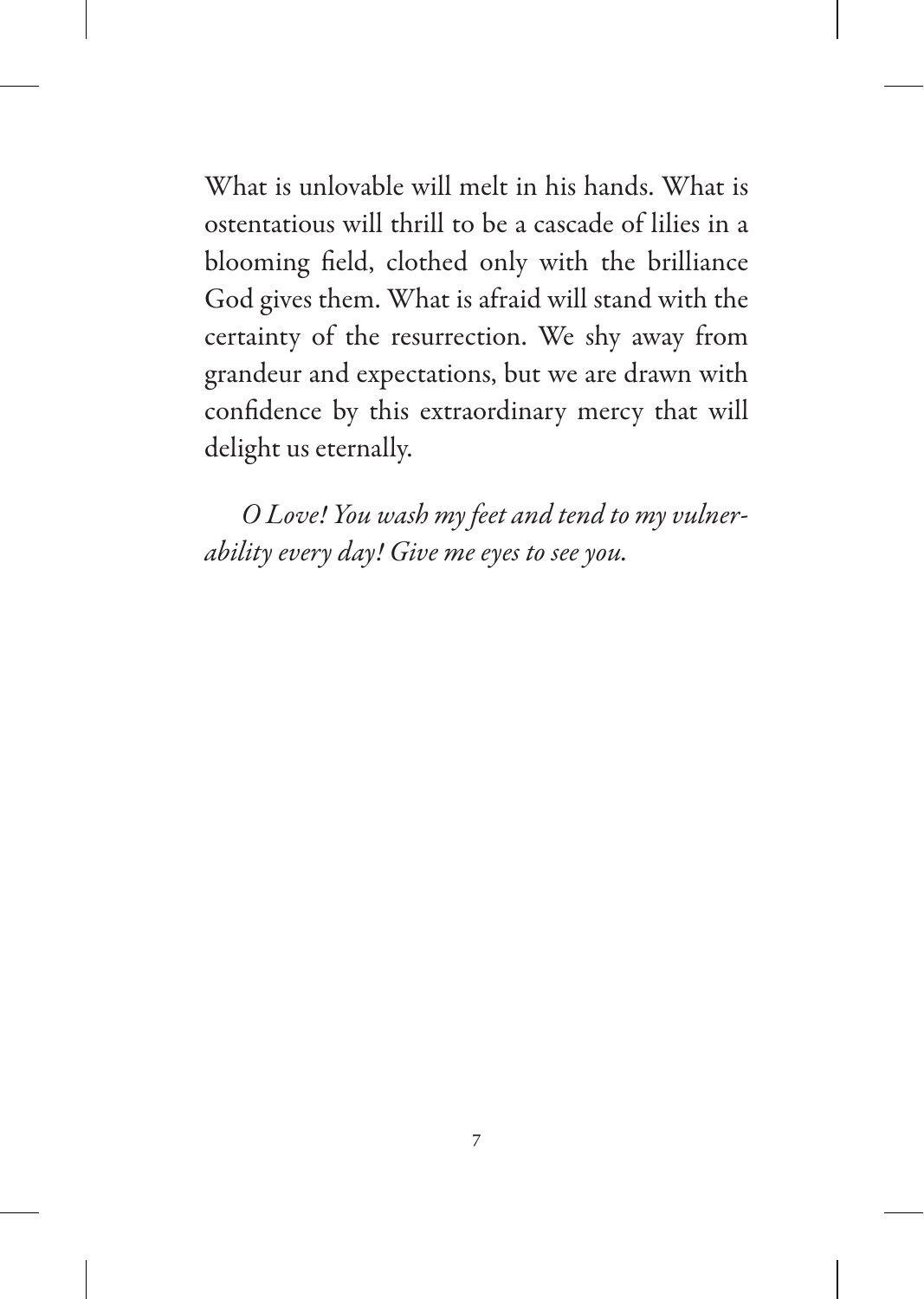### Undeserved Blessings

"For the kingdom of heaven is like a landowner who went out early in the morning to hire laborers for his vineyard. After agreeing with the laborers for the usual daily wage, he sent them into his vineyard. . . . When those hired about five o'clock came, each of them received the usual daily wage. Now when the first came, they thought they would receive more; but each of them also received the usual daily wage. And when they received it, they grumbled against the landowner. . . . But he replied to one of them, 'Friend, I am doing you no wrong; did you not agree with me for the usual daily wage? . . . Or are you envious because I am generous?'"

Mt 20:1–2, 9–11, 13, 15

In your Christian life, what do you consider your<br>
"daily wage"? Someone once asked what we would "daily wage"? Someone once asked what we would do if we met Hitler in heaven. The person next to me answered immediately, "He won't be in heaven! He can't be. I've been good my whole life, he shouldn't get the same reward as I get!" We don't know if

 $\overline{\phantom{a}}$